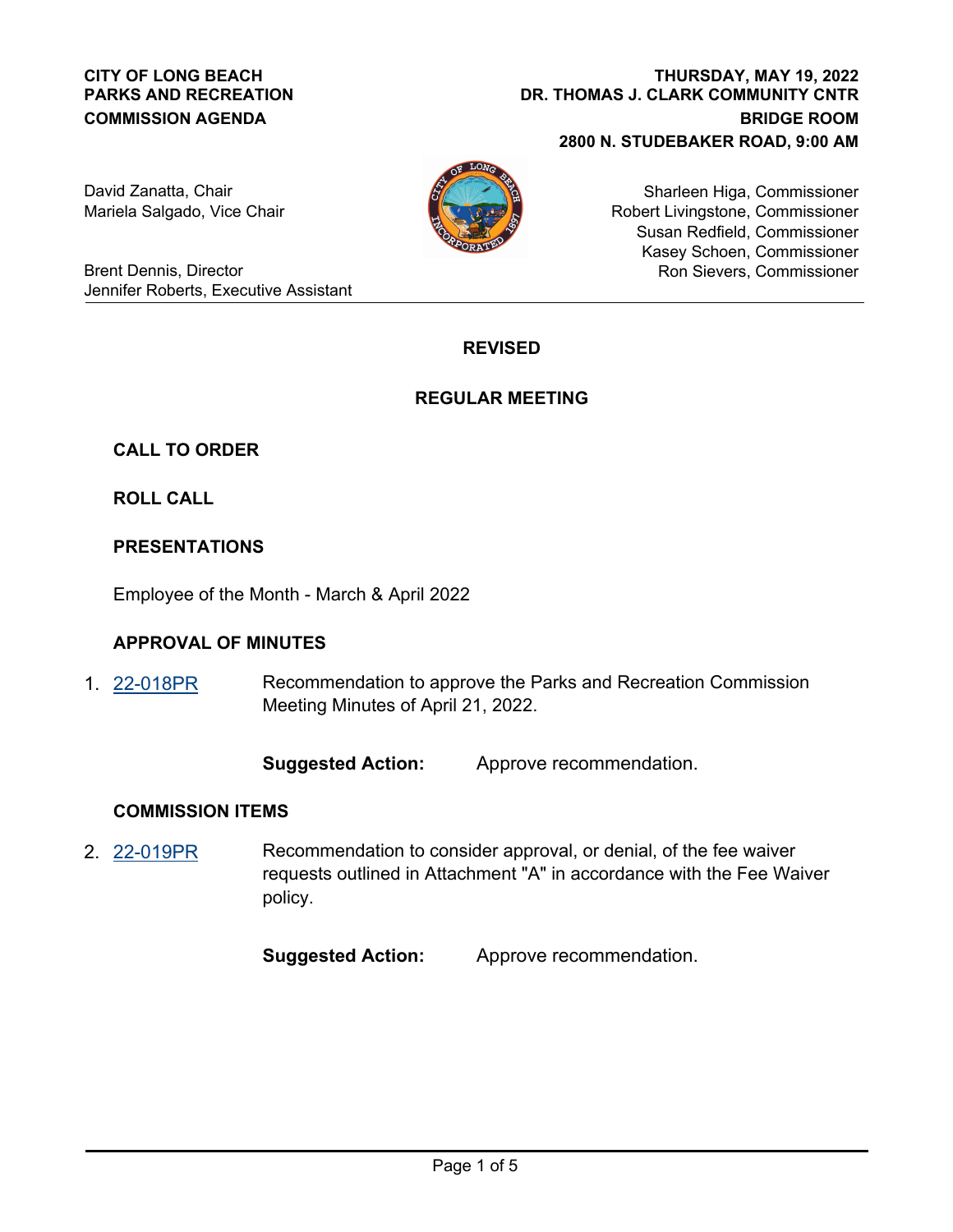Recommendation to authorize the Director of Parks, Recreation and Marine to execute a Right-of-Entry Permit, and any other necessary documents, with the Office of Sustainability, to enter Willow Springs Park, for the production of a mural for a term of one year, from June 1, 2022, through May 31, 2023, with three (3), three-year options to renew through May 31, 2032, for mural maintenance purposes, at the discretion of the Director. (District 5) 3. [22-020PR](http://longbeach.legistar.com/gateway.aspx?M=L&ID=239600)

## **Suggested Action:** Approve recommendation.

Recommendation to authorize the Director of Parks, Recreation and Marine to issue permits to businesses offering formal picnic and event-related services for corporate and private events held at reservable park sites for a term of three years from June 1, 2022 through May 31, 2025, with one, (3) three-year option to renew at the discretion of the Director. (Citywide) 4. [22-021PR](http://longbeach.legistar.com/gateway.aspx?M=L&ID=239601)

## **Suggested Action:** Approve recommendation.

### **DIRECTOR'S REPORT TO COMMISSION**

Recommendation to receive and file the Director's monthly highlights report, "We Create Community" and "Director's Highlights" for May 2022. 5. [22-023PR](http://longbeach.legistar.com/gateway.aspx?M=L&ID=239603)

**Suggested Action:** Approve recommendation.

### **COMMITTEE STATUS REPORT**

### **PUBLIC COMMENT**

Opportunity is given to those members of the public who would like to address the Parks and Recreation Commission on non-agenda items. Each speaker is limited to three minutes unless extended by the Parks and Recreation Chair. The Brown Act prohibits members of the Commission from responding to public comment on non-agenda items. The public also has the option to provide comments by submitting an email to the Board Executive Assistant at: jennifer.roberts@longbeach.gov

### **COMMISSIONER COMMENTS**

### **STAFF COMMENTS**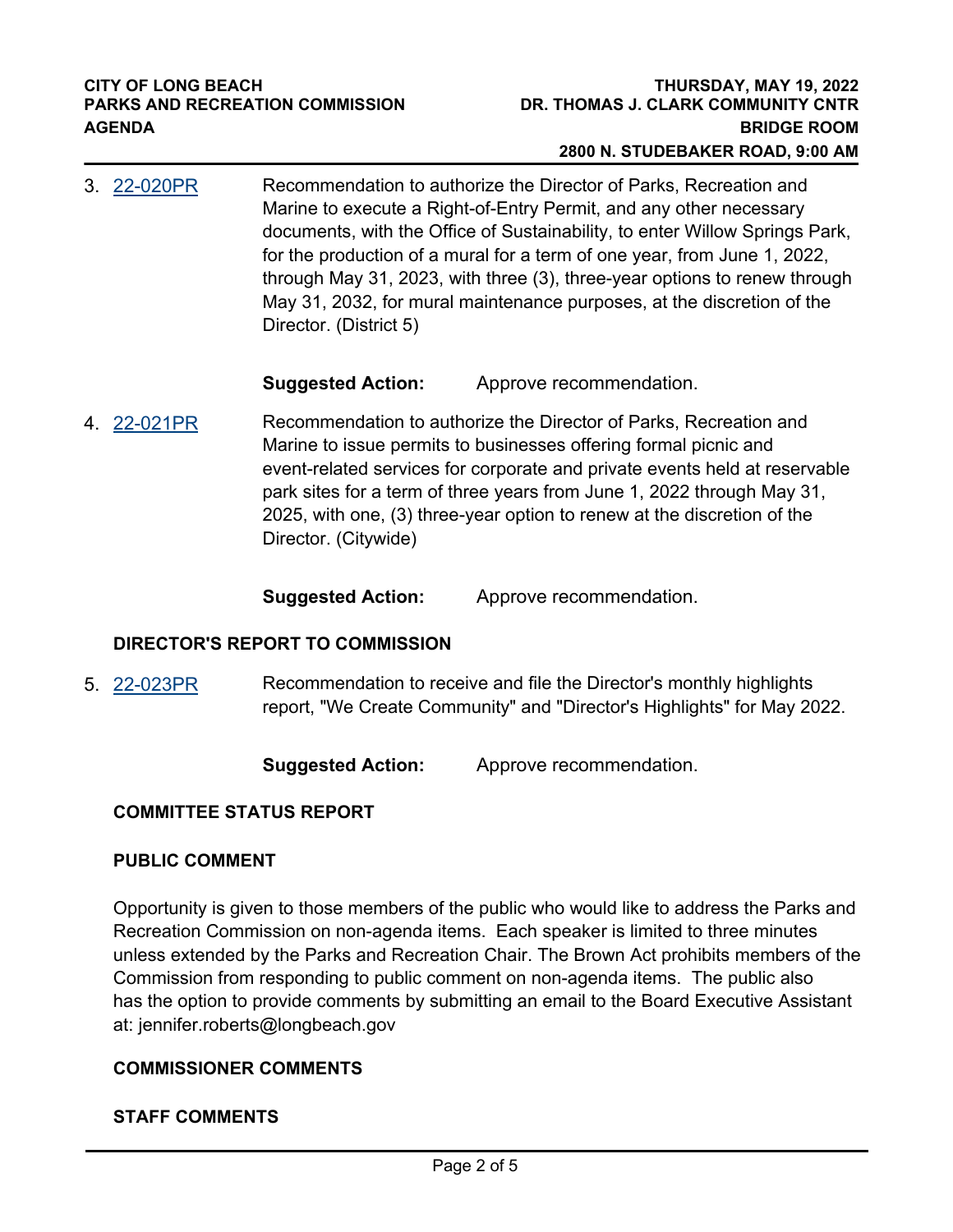### **COMMITTEE MEETING REMINDERS**

FINANCE & APPEALS COMMITTEE Thursday, June 9, 2022 at 3:00 PM Meeting location: PRM Administration Building

EXECUTIVE COMMITTEE Thursday, June 9, 2022 at 4:00 PM Meeting location: PRM Administration Building

#### **NEXT COMMISSION MEETING**

The next Parks and Recreation Commission meeting will be held on Thursday, June 16, 2022, at the Dr. Thomas J. Clark Community Center, located at 2800 N. Studebaker Road, Long Beach, CA 90815.

#### **ADJOURNMENT**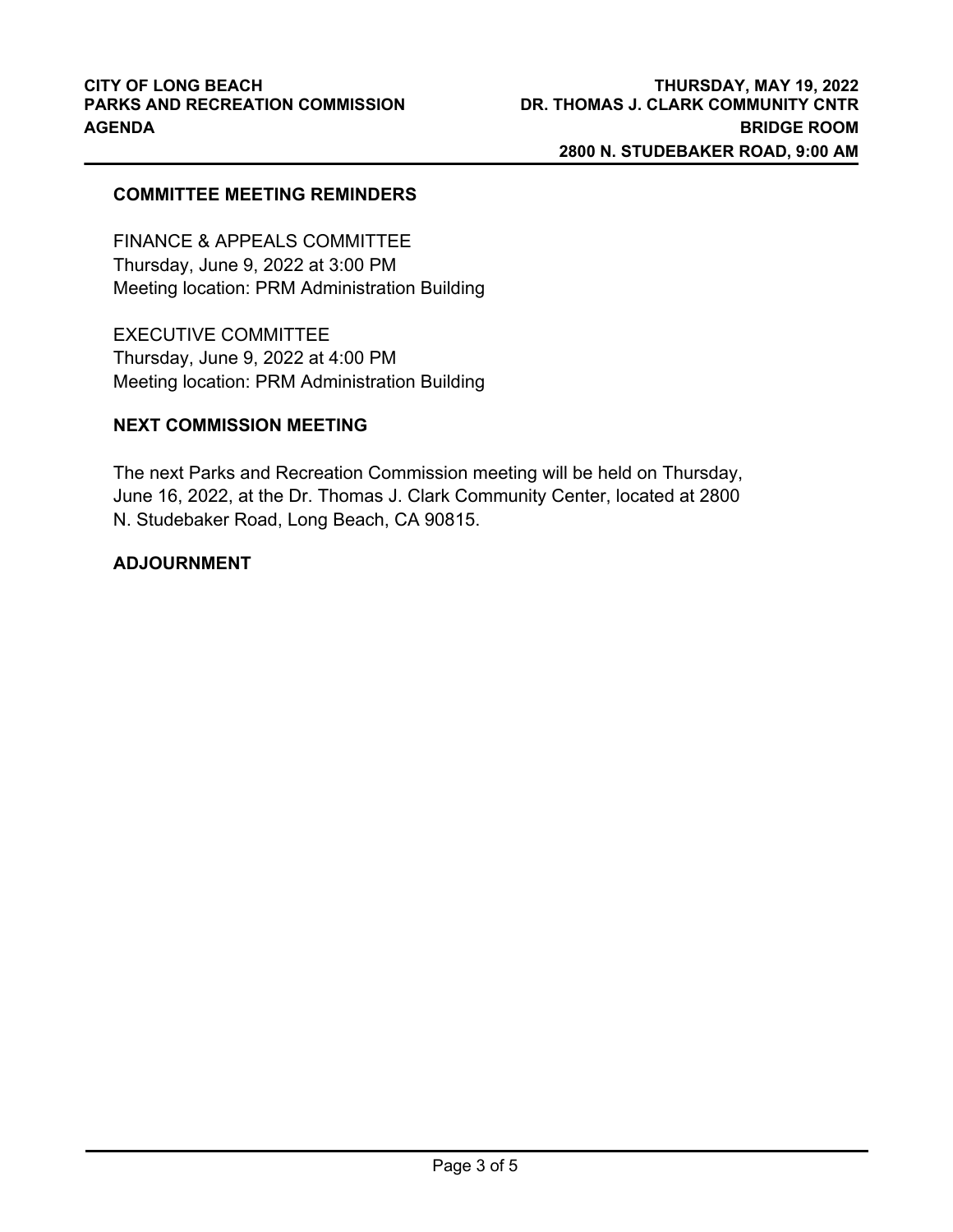# **NOTE:**

If oral language interpretation for non-English speaking persons is desired or if a special accommodation is desired pursuant to the Americans with Disabilities Act, please make your request by phone to the Office of the City Clerk at (562) 570-6101, 24 business hours prior to the Charter Commission meeting.

Kung nais ang interpretasyon ng sinasalitang wika para sa mga taong hindi nagsasalita ng Ingles o kung nais ang isang natatanging tulong ayon sa Americans with Disabilities Act, mangyaring isagawa ang iyong hiling sa pamamagitan ng telepono sa Opisina ng Clerk ng Lungsod sa (562) 570-6101, 24 oras ng negosyo bago ang pagpupulong ng Charter Commission.

Si desea interpretación oral en otro idioma para personas que no hablan inglés o si desea una adaptación especial en conformidad con la Ley de Estadounidenses con Discapacidades, haga su solicitud por teléfono a la Oficina de la Secretaría Municipal al (562) 570-6101, 24 horas hábiles antes de la reunión de la comisión de estatutos.

បើមានការចង់បានឲ្យមានការបកប្រែភាសាធ្ងាល់មាត់ឲ្យអ្នកមិនចេះនិយាយអង់គ្លេស ឬបើមានការចង់បានឲ្យមានដំណោះស្រាយពិសេសដោយយោងតាមមាត្រាច្បាប់ស្តីពី ជនពិការអាមេរិកាំង សូមមេត្តាធ្វើសំណើអ្នកតាមទូរស័ព្ទនោយហៅទៅការិយាល័យសៀន ក្រុងតាមរយៈលេខ (562) 570-6101 (24 ម៉ោងធ្វើការមុននឹងចាប់ផ្តើមបើកកិច្ចប្រជុំ គណកម្មការធម្មនុញ្ញ)។